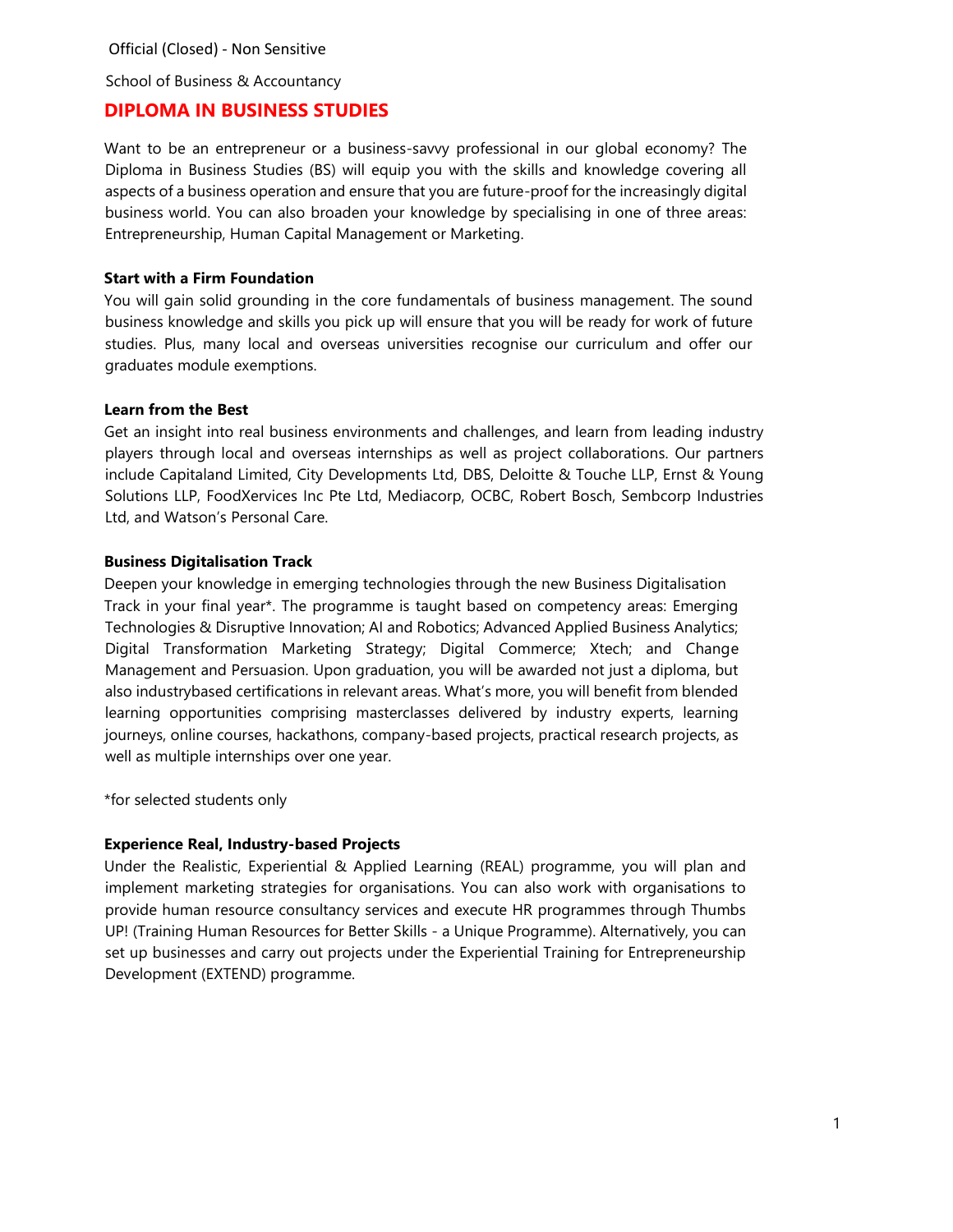School of Business & Accountancy

#### **YEAR 1 COURSE MODULES**

#### **LEVEL 1.1**

#### **Economics**

This module provides students with an understanding of the core principles of microeconomics and macroeconomics with an application of these concepts in real-world business scenarios. Topics include Demand and Supply, Price Elasticity, Market Structure, Gross Domestic Product, Unemployment, Inflation, Fiscal and Monetary policy.

#### **Global Business**

This module provides students with fundamental knowledge of how the external business environment, consisting of country and industry level factors, affects the overall strategy, organisational structure and various internal functions of international businesses. Students will also discuss how contemporary world affairs, such as the impact of globalisation, terrorism, pandemics, emergence of economic powers in Asia and digitalisation present both opportunities and challenges to international businesses.

#### **Makings of a Business**

Students will gain hands-on and real-world experience as they actively learn to integrate and apply knowledge and skills acquired in various modules to manage different types of businesses through game simulation. They will gain understanding of the inter-dependence of the different business functions, and to make data-driven decisions to address day-to-day operations of a business. They will also develop critical thinking and complex problem-solving skills as they analyse performance data and evaluate decisions to improve overall company performance.

# **Programming for Business**

This module provides students with fundamental programming concepts and best coding practices through the extensive use of in-class demonstrations and hands-on practices. Students will learn how technology functions by building digital solutions such as business applications and tasks automation by applying their programming skills. Students will learn how to problem solve through computational thinking.

#### **Statistical Applications for Business**

This module introduces students to basic statistical concepts, tools and models. Students will learn how to organise and analyse data, as well as interpret results for decision-making in the business world. Students will apply and reinforce their learnings through data presentation and performing descriptive analysis on data generated from the Business Simulated Game.

#### **LEVEL 1.2**

# **Business Communication 1**

This module teaches students to effectively refine their written and spoken communication skills, discussion techniques, and people skills. Students will learn techniques to think on their feet to deliver an effective business pitch confidently. They will learn to persuasively communicate opportunities and ideas by creatively tailoring their business message for their target audience using storytelling techniques. Students will also develop their information literacy skills to craft clear business messages using APA style referencing.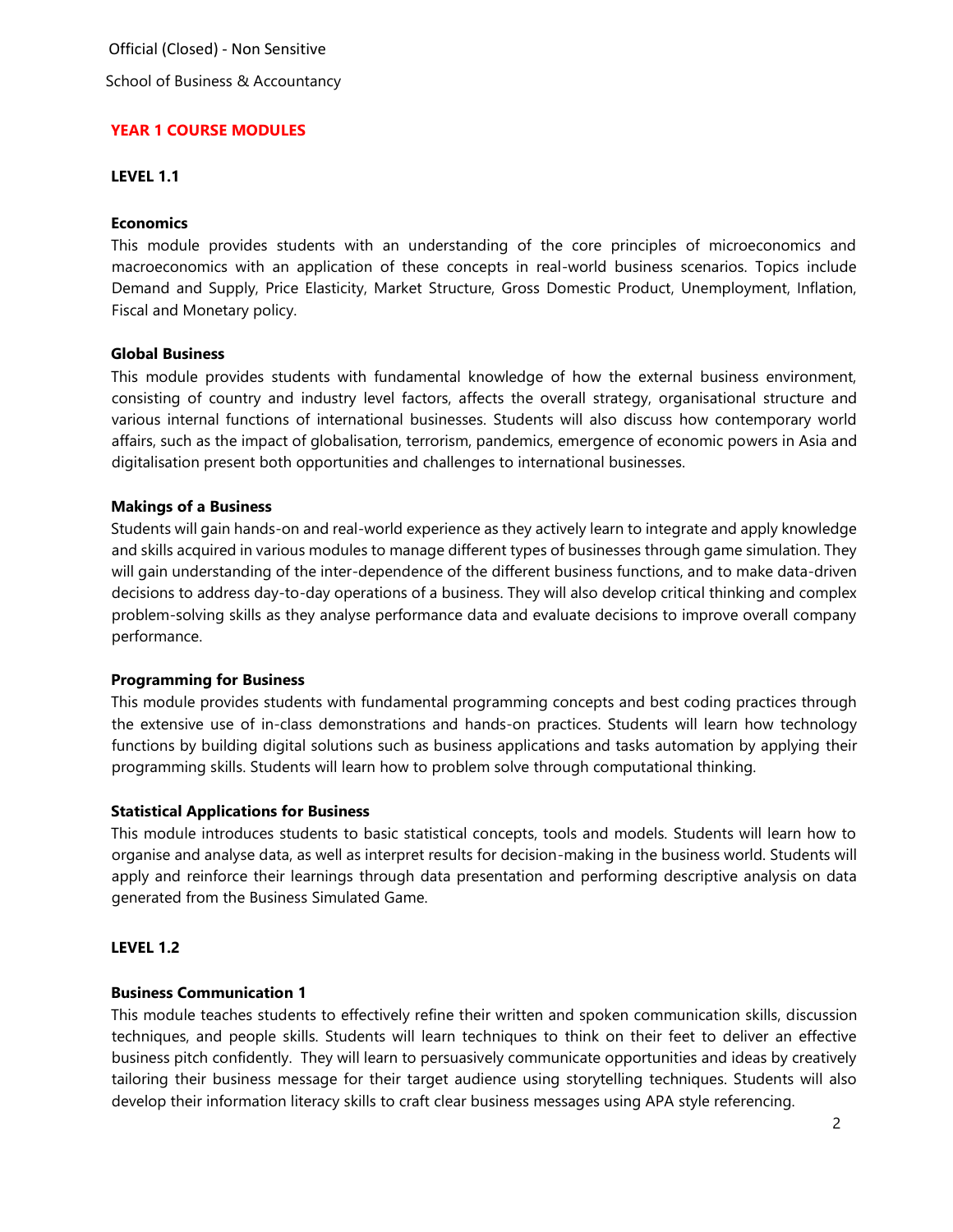## **Business Law**

This module provides students with an understanding of the basic knowledge of the law and its application in a business environment. Topics include the Singapore Legal System, Law of Contract, Law of Tort, Law of Agency/E-Commerce/Artificial Intelligence Law (E-Comm/AI Law), Law of Business Organisations, Introduction to Company Law and Intellectual Property Law. Students will also develop clarity of thought that requires a critical discerning eye and logical reasoning when applying legal principles to practical business decisions.

# **Career & Professional Preparation**

This module supports students in their journey of self-discovery, character-building, NP values-inculcation, development of education and career goals via experiential activities and guided reflections with CPP coaches. To prepare them for their career and the future, students will also deepen their knowledge of the respective diploma curriculum and industries through learning journeys, mentorship and opportunities for interactions with alumni and industry practitioners. The module will incorporate a more comprehensive feedback and reflective approach from self, peers, tutors and the industry mentor to support students' holistic growth and development.

## **Finance & Accounting for Business**

The module imparts basic accounting and finance knowledge to students, in areas such as accounting equations, accounting principles, financial statements, ratio analysis, cash budgeting, short-term financing strategies, time value of money and capital investment analysis. Students will demonstrate their understanding by using financial software to interpret financial accounting information for decision-making in business environments when working on integrated project scenarios.

## **Kickstart a Business**

The module is designed for students to integrate and apply learning from the different modules to address real-world challenges provided by industry partners. Using the Lean methodology, students will build a Lean Canvas Model to develop and showcase a minimum viable product to address challenges and evaluate opportunities. They will learn about resource optimisation and value creation for businesses.

#### **User-Centred Design for Business**

The module covers digital media design competencies with user-centered design principles. Students will learn to use design software and apply the design competencies on digital platforms such as web, mobile and desktop. Students will also learn to address digital design issues related to the user experience, presentation of the information, the imagery and the visualisation during their designing process.

# **YEAR 1 COURSE CURRICULUM**

| Module Name                   | <b>Credit Units</b> |
|-------------------------------|---------------------|
| Level 1.1 (21 hours per week) |                     |
| Economics                     |                     |
| Global Business               |                     |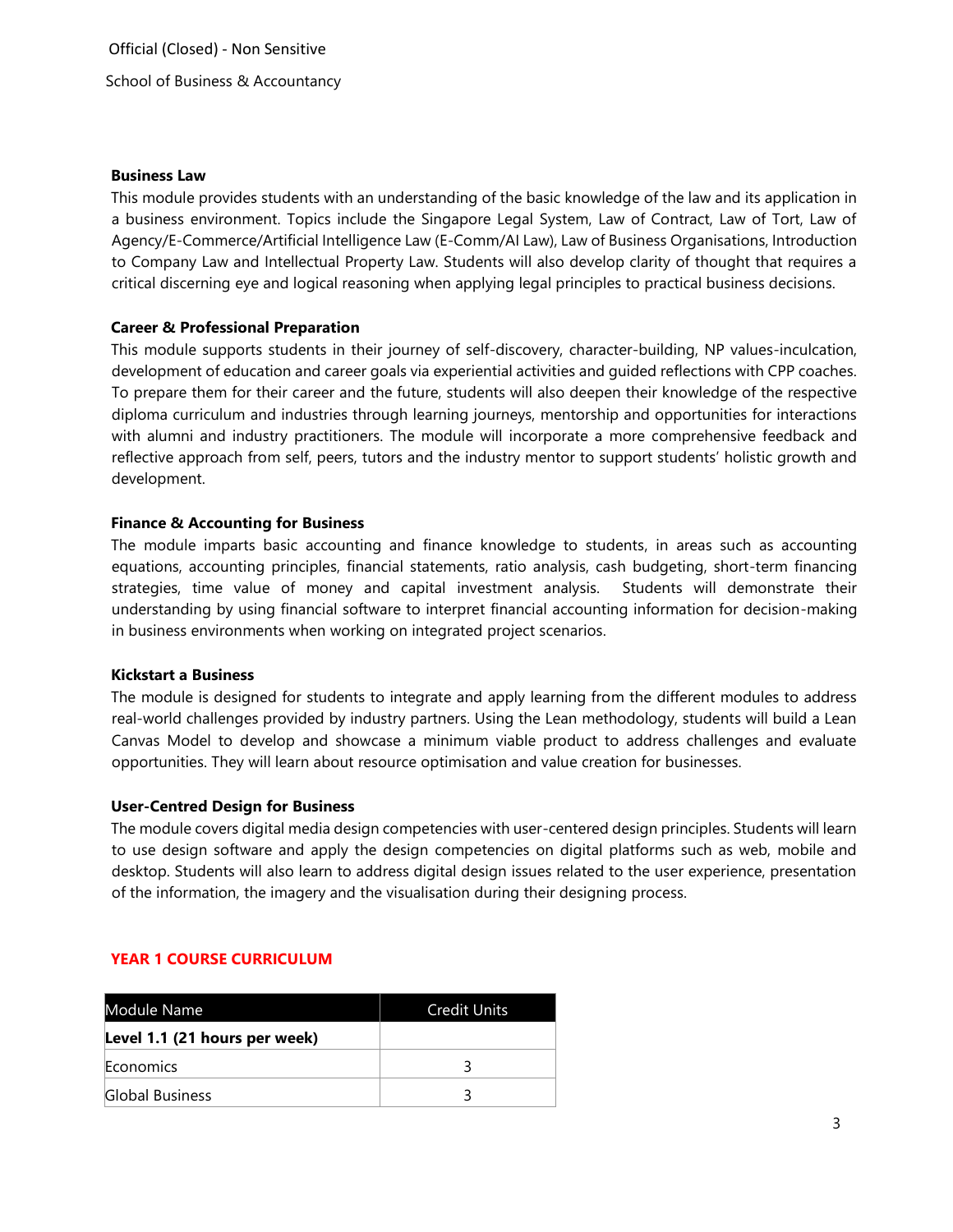School of Business & Accountancy

| Makings of a Business                        | 4  |
|----------------------------------------------|----|
| Programming for Business                     | 3  |
| <b>Statistical Applications for Business</b> | 4  |
| Health & Wellness^                           | 1  |
| Innovation Made Possible^                    | 3  |
| English Language Express*                    | NA |
| Level 1.2 (18 hours per week)                |    |
| Business Communication 1                     | 3  |
| Business Law                                 | 3  |
| Career & Professional Preparation            | 2  |
| Finance & Accounting for Business            | 3  |
| Kickstart a Business                         | 4  |
| User-Centred Design for Business             | 3  |

## Notes:

 $\wedge$  For more details on Interdisciplinary Studies (IS) electives, please log on to www.np.edu.sg/is \* This module is only offered to students who are weaker in the English Language.

# IS Modules

The School of Interdisciplinary Studies (IS) delivers a broad-based curriculum, which nurtures a new generation of professionals with multidisciplinary skills and an innovative and entrepreneurial spirit to meet the challenges of a knowledge economy. IS offers both prescribed modules and electives to challenge boundaries. Prescribed modules develop students' competencies in core areas such as Communication, Innovation and Enterprise, Culture and Communication, and Personal Mastery and Development, while elective modules provide insights into Arts and Humanities, Business, Design, and Science and Technology.

# **YEAR 2 COURSE MODULES**

# **LEVEL 2.1**

# **Develop a Business**

This module is designed to let students learn how to create and validate business ideas, and subsequently start and grow a business/ venture. Students will learn how to apply the Blue Ocean Strategy to create value. Students will also learn to analyse and present their idea using the Business Model Canvas and carry out experiential activities based on their proposed business ideas.

# **Marketing in the Digital Age**

This module covers the fundamentals of marketing in the digital age. It allows students to explore how a marketer can use new and emerging technologies to create strategies to build business relationships effectively. The module aims to provide a holistic view of the entire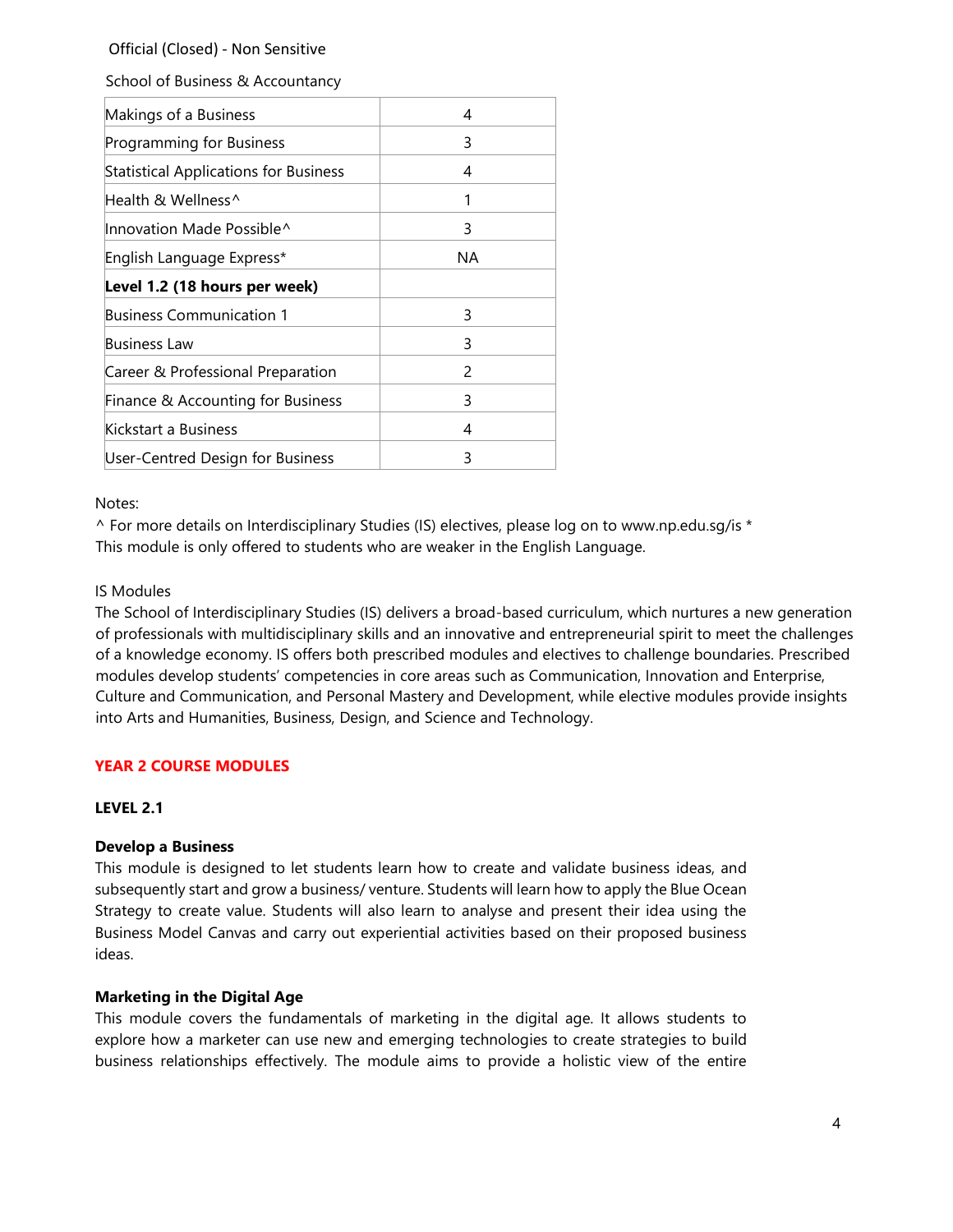School of Business & Accountancy

marketing programme to reach out to the consumer at every touchpoint of their customer journey, both online and offline.

## **People & Culture**

This module empowers students to design inclusive cultures through the interdisciplinary blending of organisational psychology and human capital management principles. Students will adopt an applied approach through collaborative experiential opportunities with industry to enhance existing human capital practices, allowing positive employee experiences and wellbeing to thrive.

## **Service Management**

This module introduces students to the principles of service management and operations in service organisations. Key concepts covered include the nature of services, service encounter, service quality, process improvement and managing waiting lines. Quantitative models for service management are also covered to address forecasting, managing service inventory and service projects.

# **Sustainability Management in Business\*\***

Students will learn the three key pillars of sustainability - economic, environmental and social in conjunction with the United Nations Sustainable Development Goals (SDGs) and how technology is harnessed to improve the efficiency of business processes and related activities in order to create sustainable value and reduce environmental impact. Service-learning is infused in this module to enhance education for sustainable development.

*\*\* for Business Sustainability track students only*

# **LEVEL 2.2**

#### **COMMON MODULES**

# **Business Analytics (4 Credit Units)**

This module exposes students to the fundamental concepts of business analytics to develop effective analyses and reporting solutions. It explores the use of business and technical tools such as data warehousing, three-dimensional data modelling, aggregation, and pivoting. These tools support managers in the analysis of key business data in order to make good business decisions and design appropriate business strategies. Students will learn to organise data, develop spreadsheet models, design effective and user-friendly reports and automate data transformation and consolidate tasks.

#### **Business Communication 2 (4 Credit Units)**

This module builds on the foundation of Business Communication 1 and creates opportunities for students to strengthen their oral and written communication. Students will be required to enhance their presentation skills through impromptu speeches. Students will also learn how to prepare a business proposal. Job hunting and employment skills will be introduced to prepare students for a positive start to their careers. Students will be taught to write application letters and resumes. Additionally, students will learn job interview techniques through role-plays and simulations.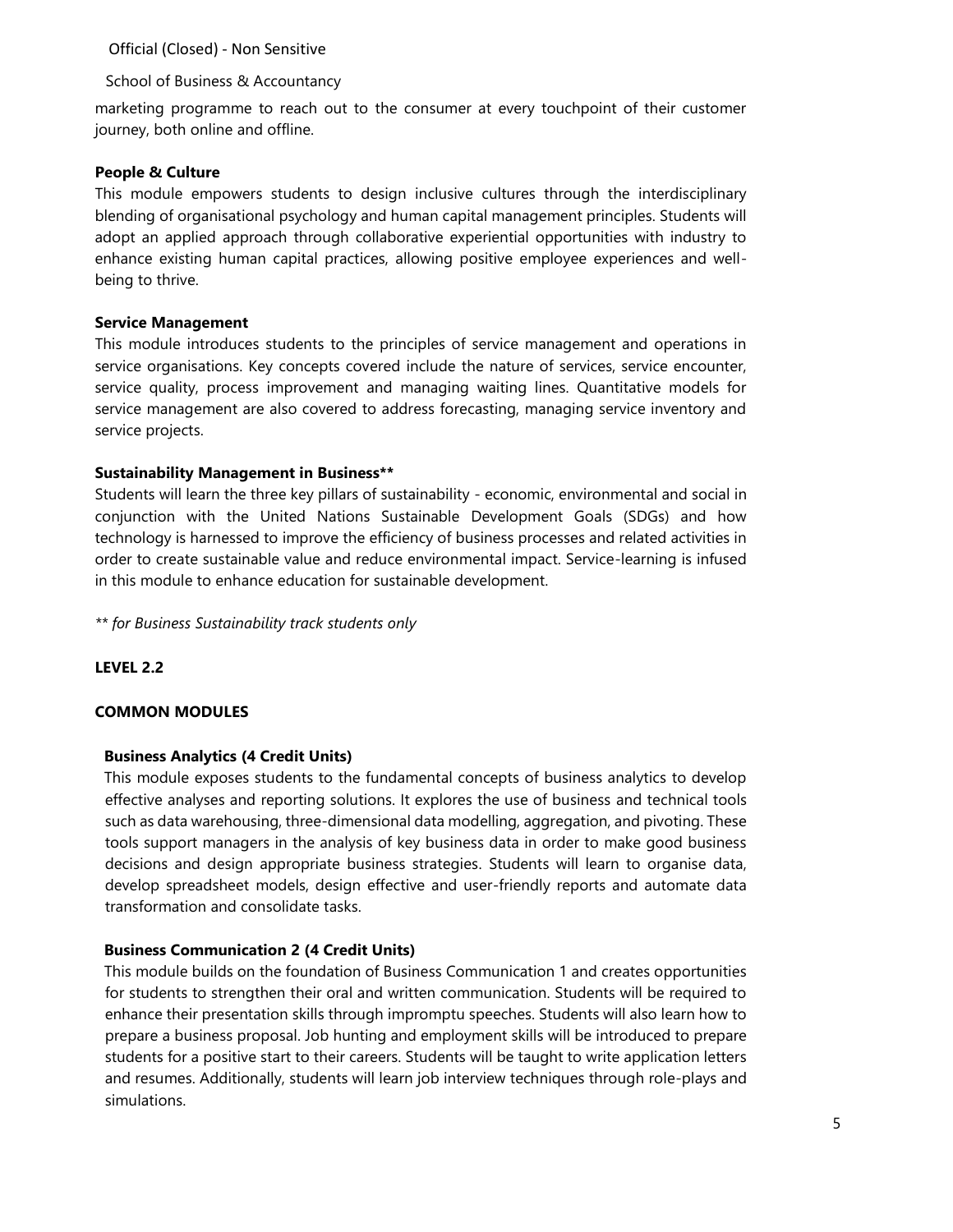# **ENTREPRENEURSHIP SPECIALISATION**

#### **Business Models & Strategies (4 Credit Units)**

This module teaches students how to apply the Business Model Canvas to design business value propositions. They will learn the process to build effective business models. Students will also be exposed to platform businesses, franchising and live streaming as possible business models for the global economy through experiential projects.

## **Innovation for Value Creation (4 Credit Units)**

Students are guided to create value and innovate using appropriate tools and techniques systematically. This includes delivering value by leveraging current technology. Topics include understanding the nature and types of innovation, recognising, analysing, and implementing innovative ideas. Students will develop the decision-making skills required to create products or services of value.

## **Startup Finance (4 Credit Units)**

Students will gain an understanding of the funding landscape in the startup ecosystem. Students will learn how to forecast sales, understand financial requirements, and know the various funding sources and stages that startups go through. They will hear from founders and venture capitalists about the challenges and expectations of fundraising and learn how to apply tools of valuation techniques.

## **HUMAN CAPITAL MANAGEMENT SPECIALISATION**

#### **Talent Experience & Engagement** (4 Credit Units)

This module immerses students in the talent management cycle of talent sourcing, acquisition and engagement. Students will formulate value-driven human capital solutions through multidisciplinary hackathon challenges to create a competitive advantage for companies. A diverse workforce's technological, cultural, and physical experiences will be factored into the solutions to maximise positive employee engagement.

# **Employment Law (4 Credit Units)**

This module covers Singapore employment laws and is aligned with IHRP Certification. Students will apply employment-related regulations for industry partners to create equal employment opportunities. They will also evaluate the efficacy of the Tripartism framework to help Singapore boost sustainable economic competitiveness, and promote harmonious and inclusive labour-management relations.

# **Learning & Development (4 Credit Units)**

This module equips students with a fundamental understanding of psychological learning theories and talent development frameworks. Students will co-create digital and hybrid learning solutions with industry partners by applying the design sprints to drive sustainable organisational performance and lasting employee behavioural changes.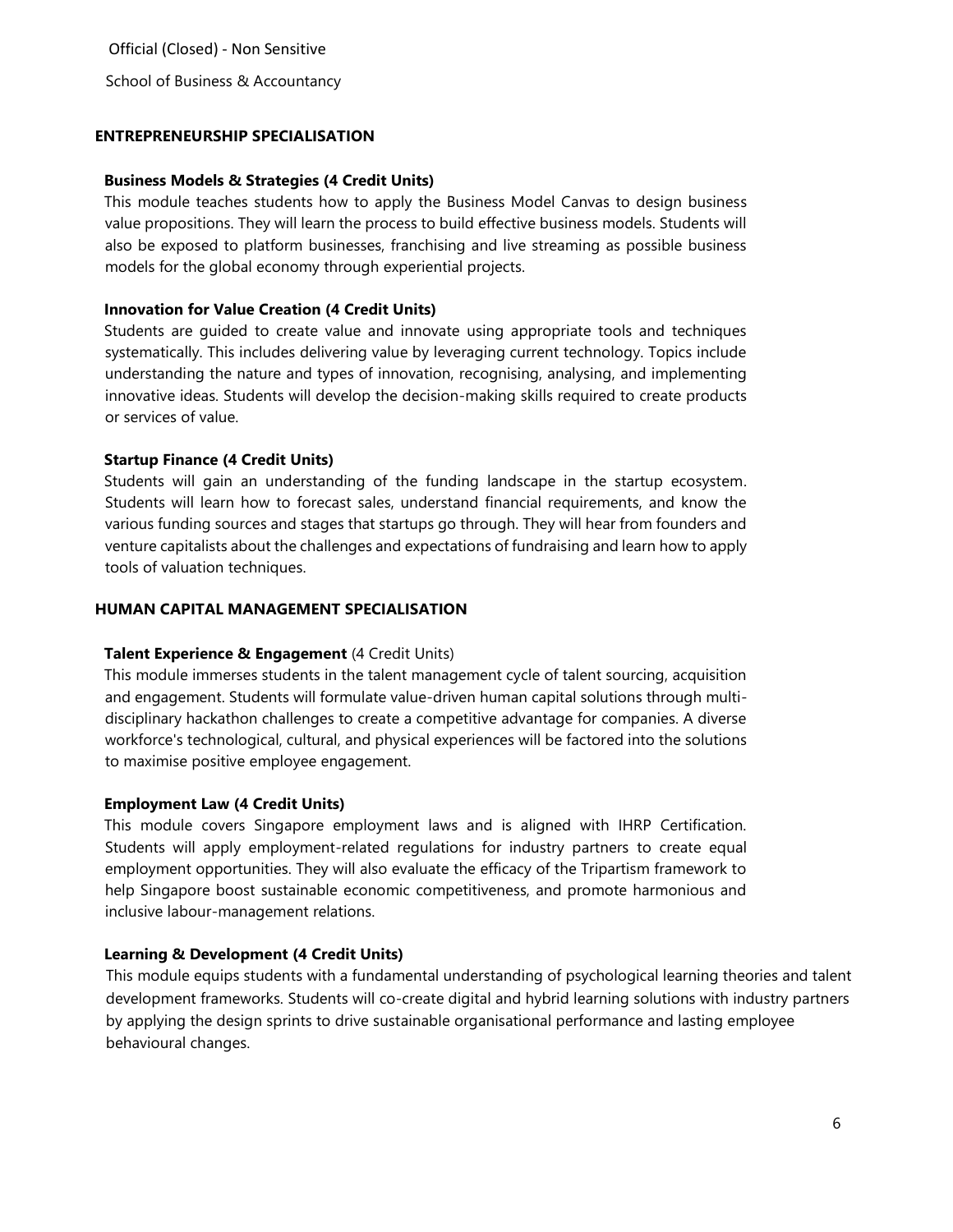# **MARKETING SPECIALISATION**

## **Integrated Marketing Communication (4 Credit Units)**

This module aims to equip students to understand how digitalisation has revolutionised the marketing communication process. Students will learn and apply marketing communication concepts to reach and engage the target audience at appropriate customer lifecycle touchpoints, culminating in campaign ideation and proposal pitch to a business partner.

## **Brand Insights & Strategies (4 Credit Units)**

Students will learn branding and brand management from conventional to digital platforms with two group projects. The first is to market a brand of actual existing product with comprehensive marketing strategies. The second is an integrated project to develop a branding and marketing communication strategy to meet the business partner's overall goals.

## **Research-based Marketing Insights (4 Credit Units)**

This module aims to provide students with fundamental knowledge of utilising marketing research to derive actionable insights. Students will acquire skills in designing and executing qualitative and quantitative marketing research projects, as well as gain hands-on experience in data collection, data analysis, and communicating research insights through data visualisation and digital storytelling.

## **BUSINESS SUSTAINABILITY & DIGITALISATION SPECIALISATION**

## **Business in the Circular Economy**

Students will learn the principles behind the circular economy and how they can help companies work with stakeholders as a collective responsibility to eliminate waste, extend scarce resources and take instrumental steps to transform every element of our take-makewaste system, with the aim of driving sustainable businesses to the ultimate vision of net-zero emissions by 2050 and positively impacting the world.

#### **Carbon Management for Businesses**

This module provides an overview of how businesses adopt environmental management systems as well as reporting systems and procedures to reduce carbon emissions. Students will learn about climate change, pollution, and the effects of carbon emissions brought about by human activities. They will acquire skills in carbon accountability and management that are in line with international policies, standards, and guidelines.

#### **Corporate Governance & Reporting in Sustainable Businesses**

Students will learn the role of the ESG framework, criteria, issues and risk assessment for good corporate governance and how businesses can improve profitability while implementing practices to reduce negative environmental impact. Sustainability reporting and the disclosure frameworks for ESG reporting on key performances in environmental sustainability, social responsibility, and corporate governance, will be covered too.

#### **YEAR 2 COURSE CURRICULUM**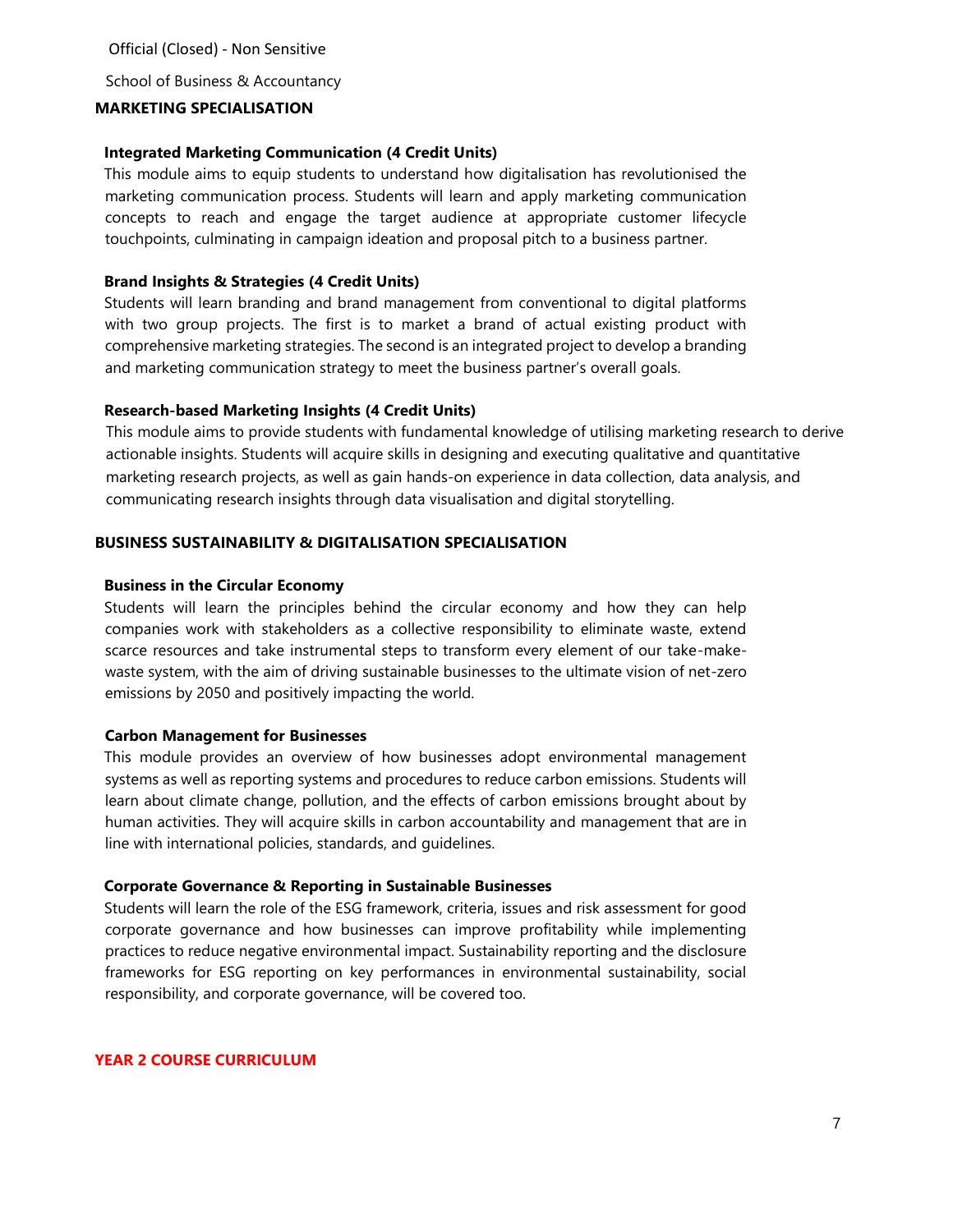| <b>Module Name</b>                             | <b>Credit Units</b> |
|------------------------------------------------|---------------------|
| Level 2.1 (20 hours per week)                  |                     |
| Develop a Business                             | 4                   |
| Marketing in the Digital Age                   | 4                   |
| People & Culture                               | 4                   |
| Service Management                             | 3                   |
| Sustainability Management in Business          | 3                   |
| World Issues: A Singapore Perspective^         | 2                   |
| Level 2.2 (20 hours per week)                  |                     |
| <b>Entrepreneurship Specialisation</b>         |                     |
| <b>Business Analytics</b>                      | 4                   |
| <b>Business Communication 2</b>                | 4                   |
| <b>Business Models &amp; Strategies</b>        | 4                   |
| Innovation for Value Creation                  | 4                   |
| Startup Finance                                | 4                   |
| <b>Human Capital Management Specialisation</b> |                     |
| <b>Business Analytics</b>                      | 4                   |
| <b>Business Communication 2</b>                | 4                   |
| Talent Experience & Engagement                 | 4                   |
| Employment Law                                 | 4                   |
| Learning & Development                         | 4                   |
| <b>Marketing Specialisation</b>                |                     |
| <b>Business Analytics</b>                      | 4                   |
| <b>Business Communication 2</b>                | 4                   |
| Integrated Marketing Communication             | 4                   |
| Brand Insights & Strategies                    | 4                   |
| Research-based Marketing Insights              | 4                   |
| <b>Business Sustainability Specialisation</b>  |                     |
| <b>Business Analytics</b>                      | 4                   |
| <b>Business Communication 2</b>                | 4                   |
| Business in the Circular Economy               | 4                   |
| Carbon Management for Businesses               | 4                   |
| Corporate Governance & Reporting in            | 4                   |
| Sustainable Businesses                         |                     |

## **Notes:**

^ For more details on Interdisciplinary Studies (IS) electives, please log on t[o](http://www.np.edu.sg/is) [www.np.edu.sg/is](http://www.np.edu.sg/is)

# **IS Modules**

The School of Interdisciplinary Studies (IS) delivers a broad-based curriculum, which nurtures a new generation of professionals with multidisciplinary skills and an innovative and entrepreneurial spirit to meet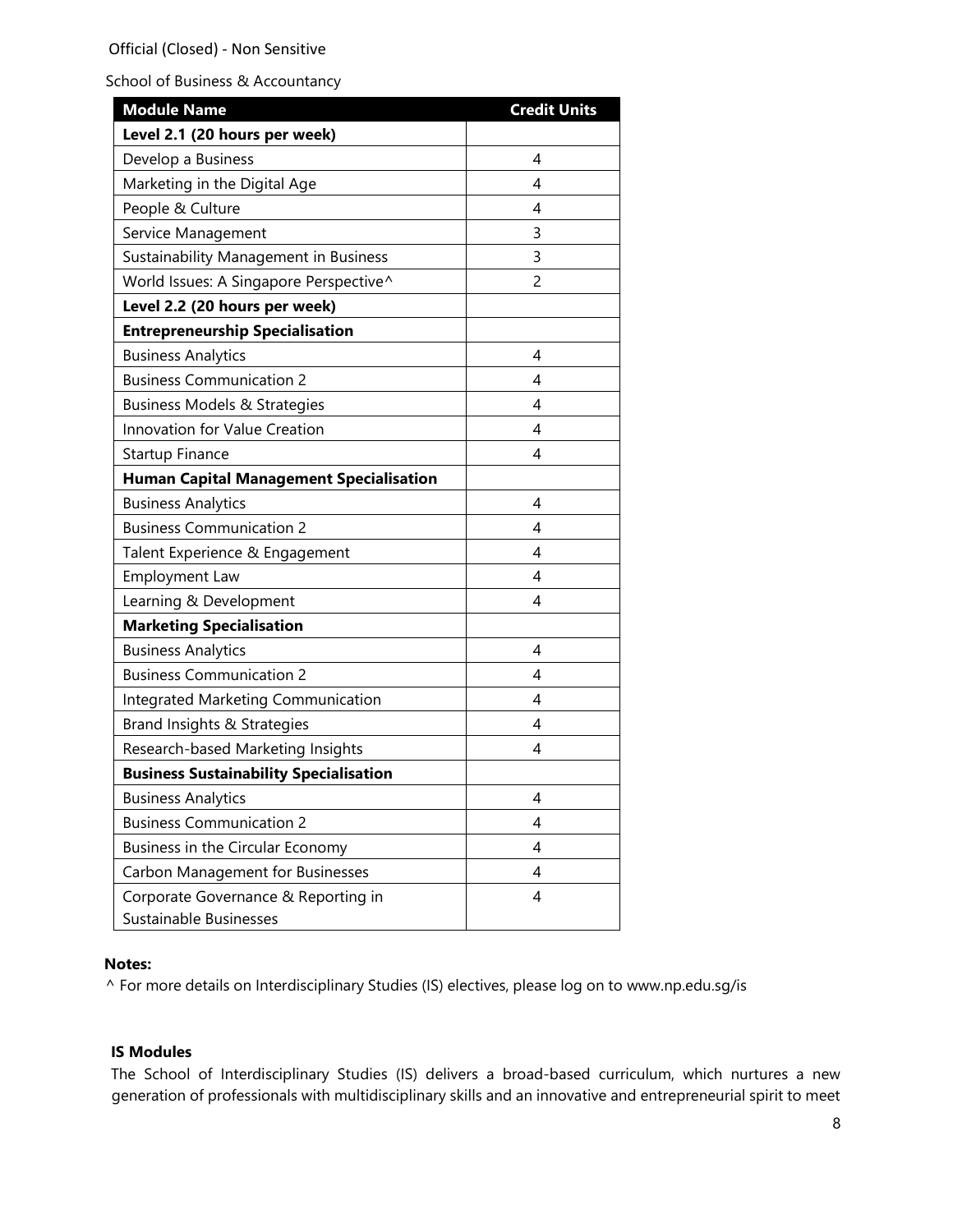## School of Business & Accountancy

the challenges of a knowledge economy. IS offers both prescribed modules and electives to challenge boundaries. Prescribed modules develop students' competencies in core areas such as Communication, Innovation and Enterprise, Culture and Communication, and Personal Mastery and Development, while elective modules provide insights into Arts and Humanities, Business, Design, and Science and Technology.

# **YEAR 3 COURSE MODULES**

#### **LEVEL 3.1**

## **COMMON MODULE**

## **Business Persuasion & Influence**

This module teaches students persuasive communication and social influence. Students will master boardroom presentation skills and learn to apply personal branding and networking skills. They will be assessed on their pitch to industry partners as part of the capstone project, through role-plays simulating networking situations and telling a 'visual story' of their learning.

## **ENTREPRENEURSHIP OPTION**

#### **Entrepreneurship in Practice**

This module provides opportunities for students to integrate and apply entrepreneurship concepts by starting and building a business or by working with industry partners via business development or entrepreneurial projects. In line with United Nations' Sustainable Development Goals, students will have to include an element of sustainability in their business or solutions for industry partners.

#### **Corporate Entrepreneurship**

Established companies need to gain a competitive advantage by encouraging innovation and entrepreneurship at all levels in the organisation. This is known as corporate entrepreneurship or intrapreneurship. Students will learn how to evaluate the entrepreneurial architecture of an organisation, apply and recommend entrepreneurial strategies that encourage growth, innovation, and responsiveness to changes.

# **HUMAN CAPITAL MANAGEMENT OPTION**

#### **Human Capital in Action**

This module introduces students to the world of human capital consultancy. The module will deepen the students' competencies in human capital management, innovation and analytics through industry projects with real-world industry partners. Students will apply people analytics, technology, and human capital consulting skills to help industry partners appraise key HR insights and deliver sustainable value-added interventions.

# **Total Rewards Management**

This module provides students with the knowledge of the various types of rewards employers use to attract, retain and motivate employees. Students will learn about the processes of effective salary administration. Students will also understand the changes in driving compensation systems and how compensation can be used to determine organisational performance and success.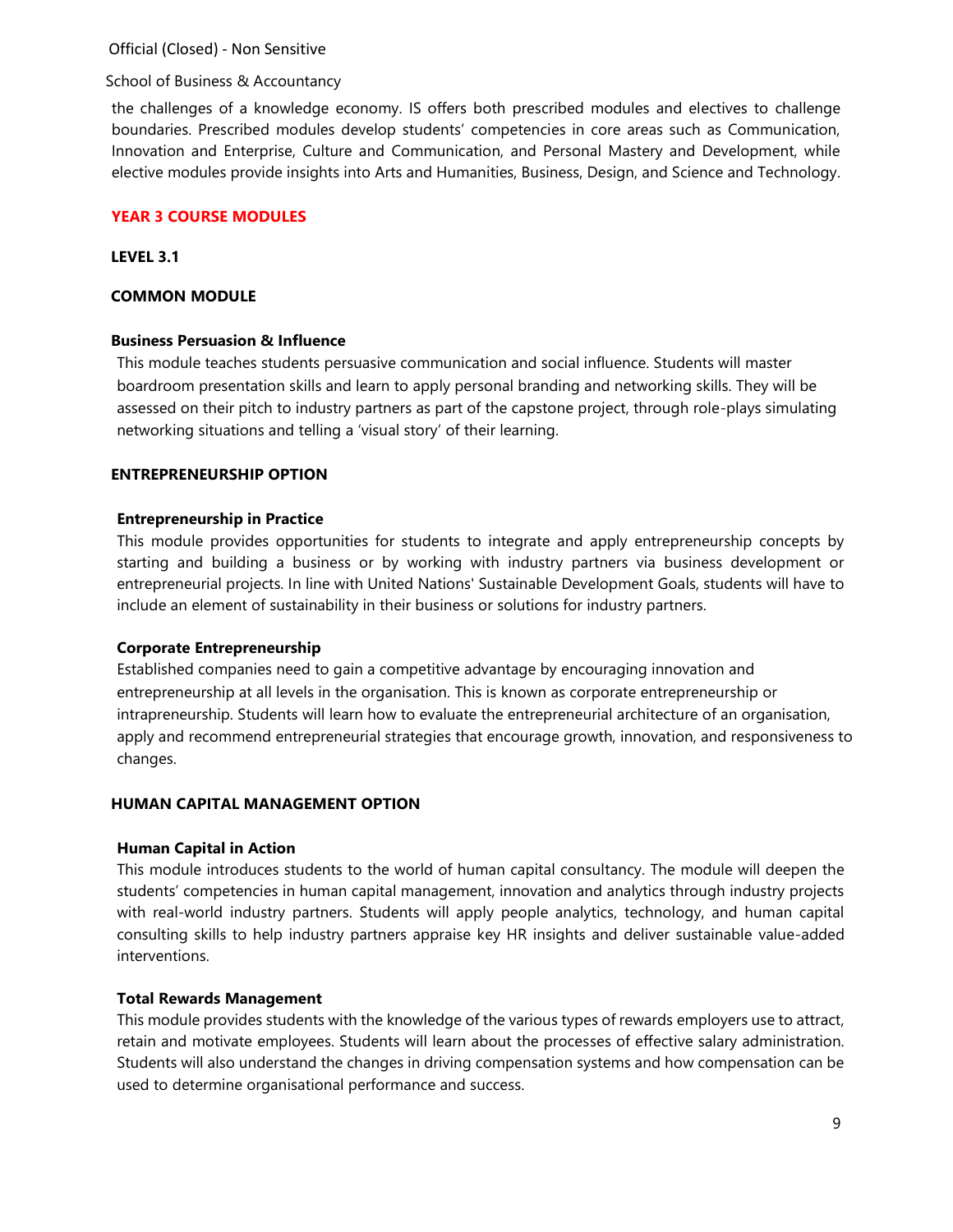## **MARKETING OPTION**

## **Integrated Marketing in Practice**

This module provides opportunities for students to integrate and apply their acquired marketing skills and knowledge to develop and execute industry-based projects. Students are expected to apply both conventional and digital marketing strategies to address business needs and challenges. Students will also learn business-to-business sales management concepts and tools.

## **Retail Experiential Engagement**

Successful retailers know how to identify, adapt, and plan with new opportunities, without moving away from its core competencies. Retailers today need to harness technology and data to sell experiences. This module will provide students with a comprehensive view of retailing principles and equip them to strategically market to both in-store and online customers.

## **LEVEL 3.2**

## **6-Month Internship**

Students will acquire the work experience needed for their chosen areas of interest through supervised work immersion and on-the-job training of about six months. The organisations involved are financial institutions, government-related agencies, multinationals and other corporations. Students will learn beyond the classroom boundaries with industry practitioners as their mentors.

#### **BUSINESS DIGITALISATION TRACK**

#### **LEVEL 3.1**

#### **Digital Commerce**

Students will learn how technology is enabling brick-and-mortar businesses to sell their products and services through online digital platforms such as the web, mobile and a combination of online-offline commerce. Different digital commerce models such as B2C, B2B, C2C will be explored in the context of digital exchanges and the growing number of ecommerce platforms that cater to a variety of businesses such as F&B, retail, travel, hospitality, and finance for small and medium-sized businesses to large corporations. The end-to-end business processes in digital commerce will also be explored.

# **Digital Transformation Marketing Strategy**

Students will learn about the strategies in transforming Marketing through digital and social media for the purposes of stakeholder engagement, business expansion and brand building. Students will learn how digital and social media can shape new ways business organisations operate, and understand the impact of digital and social media on the business. Students will have the opportunity to learn through planning and developing a digital media strategy for a company and explore current digital media trends and strategies employed by successful organisations.

#### **Emerging Technologies & Disruptive Innovation**

Students will survey the digital landscape and learn about emerging technologies such as AR/VR/MR, AI/Robotics, Analytics, Internet of Things (IoT) and the evolving nature of business platform models and the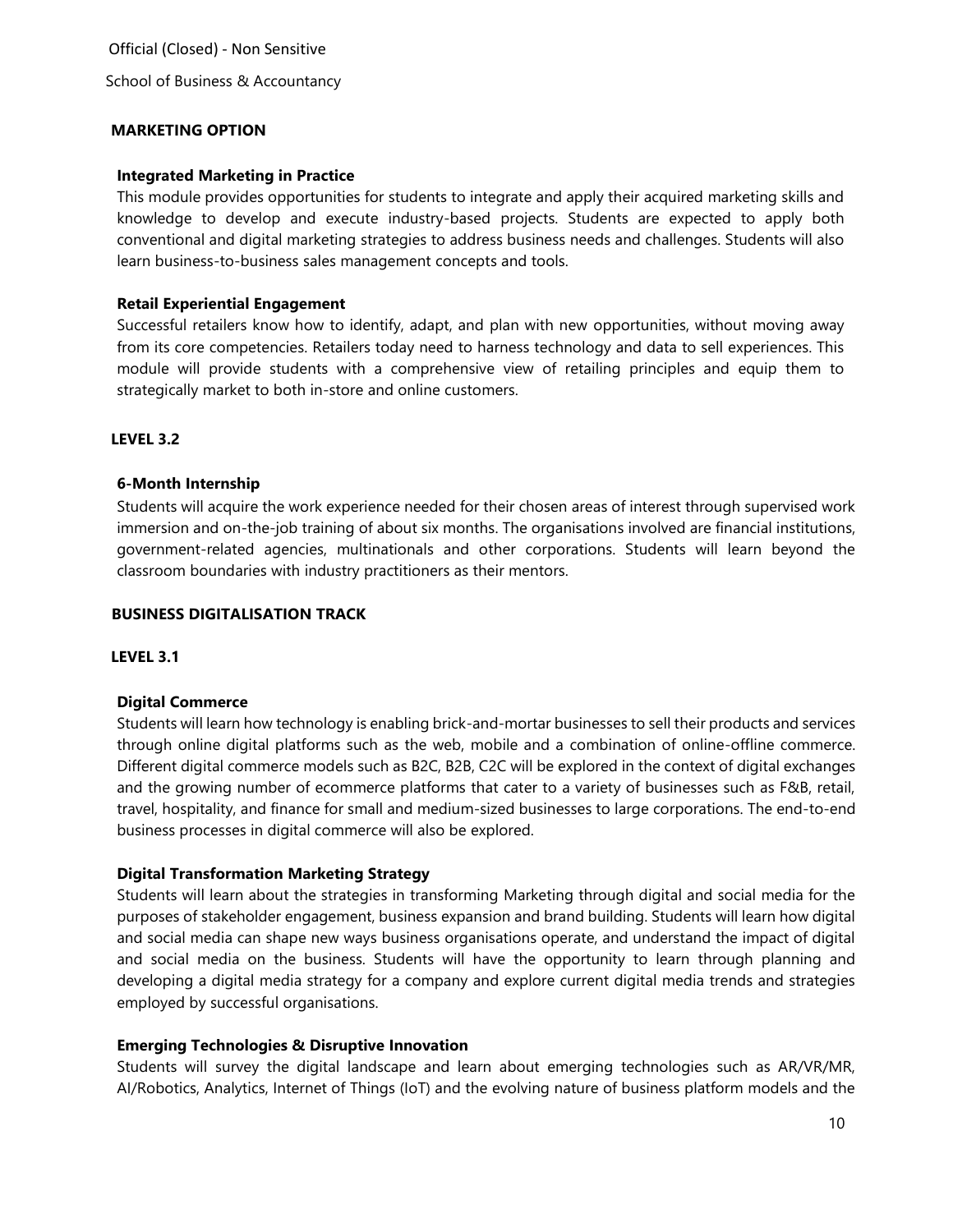# School of Business & Accountancy

architecture of enterprise system. They will distil key lessons on the way these technologies are disrupting businesses and society. Students will learn about the innovation process in translating new and/or existing knowledge into marketable solutions. They will be able to better appreciate the disruptions facing businesses and acquire a change mindset.

# **Internship 1 (8 Credit Units)**

Internship is the hallmark of the Business Digitalisation Track and exemplifies practical and real-life learning. It is a project-based internship where students work with an assigned company to complete a digitalisation project in eight weeks.

# **LEVEL 3.2**

# **Advanced Applied Business Analytics**

Students will learn and apply the techniques in Business Intelligence and Analytics technologies to transform the reporting and analysis of businesses through visualisation and utilise the predictive capabilities of analytics. They will learn to aggregate diverse and complex data to build purposeful data repositories for analysis through business models such as regression, association, clustering and sales funnels. Students are expected to describe and analyse their findings through dash boarding and appropriate forecasting techniques.

# **Artificial Intelligence & Robotics**

Students will learn about the nature and types of AI and Robotics. They will also examine how these two areas are being applied in organisations and businesses. Students will go on learning journeys to see real life examples and applications and interact with its practitioners. Students will also need to complete practical projects on AI for an SME. For example, the project could be the implementation of AI in Human Resource. Students will also be exposed to the AI tools and applications in the marketplace and have the opportunity to learn, try and possibly create some of them.

# **Change Management & Persuasion**

Students will learn that digital transformation involves people and processes and changes involved in business digitalisation, such as an organisation's goals, people, processes and technologies, needs to be anticipated and systematically managed. Students will learn about best practices in implementing strategies for effecting change, controlling change and helping people to adapt to change in the digital transformation process. Students will also learn inter-personal persuasion and influence skills.

# **Xtech**

This competency area is introduced to familiarise students with trending technologies such as Financial Technology, Visual Technology, Enterprise Technology, and Mobile Technology. Students will be required to select and embark on a business project related to one of the trending technologies. These trending technologies may vary from year to year.

# **Internship 2**

Internship is the hallmark of the Business Digitalisation Track and exemplifies practical and real-life learning. It is a project-based internship where students work with an assigned company to complete a digitalisation project in 12 weeks.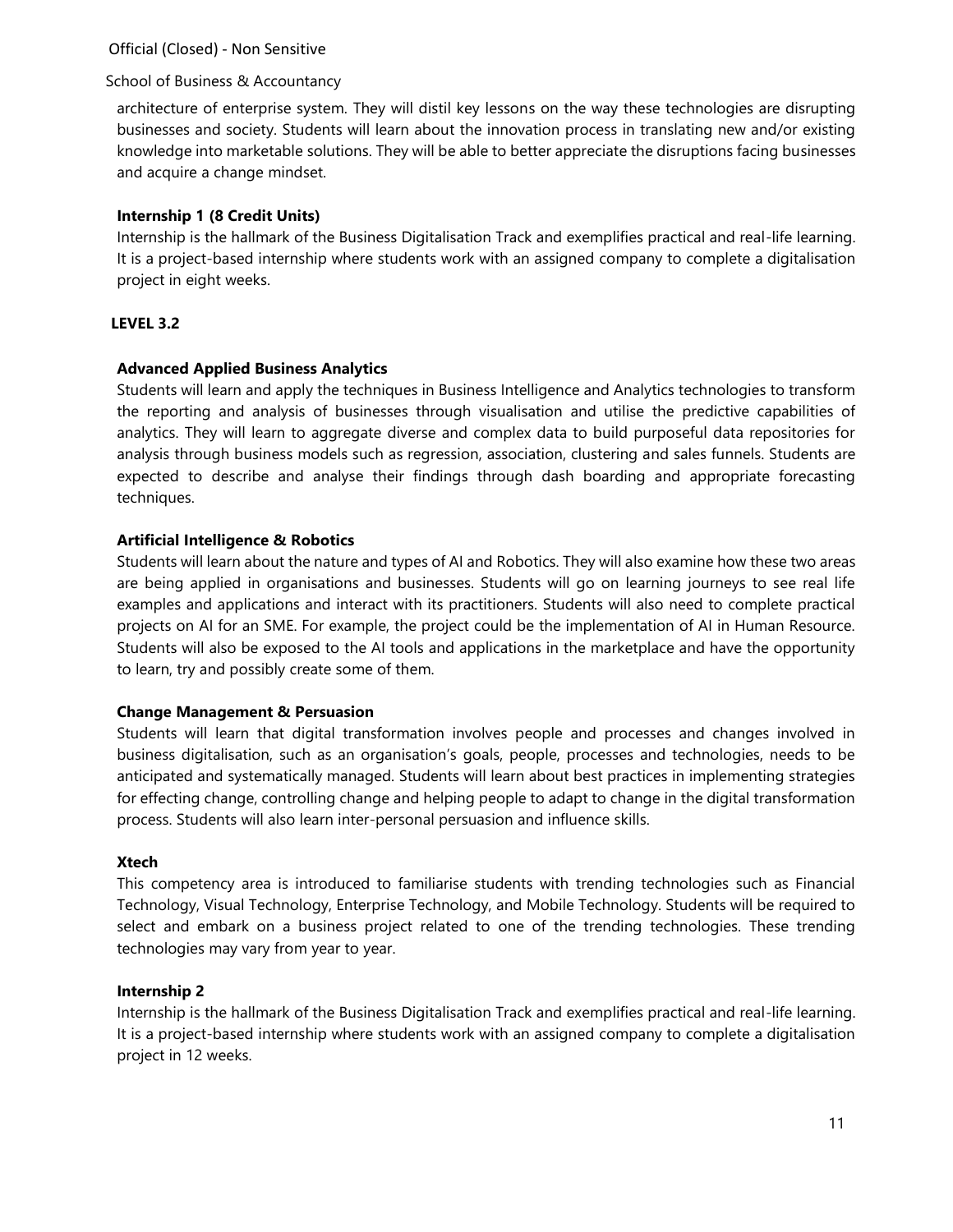School of Business & Accountancy **ONE YEAR JOBREADY PROGRAMME**

# **Level 3.1**

# **Industry Attachment 1**

This industry attachment provides authentic learning experiences in a real-world, and selfdriven learning environment for students to apply their competencies to practical work issues. Students will acquire work experience through supervised work immersion and on-the-job training with various start-ups, SMEs and MNCs with professional practitioners as their mentors.

# **Level 3.2**

# **Industry Attachment 2**

This industry attachment enables students to further deepen their learning on-the-job. Students have the opportunity to build up their portfolio, network and industry experience. Professional practitioners will supervise and mentor the students throughout the period of attachment.

# **YEAR 3 COURSE CURRICULUM**

| <b>Module Name</b>                             | <b>Credit Units</b> |
|------------------------------------------------|---------------------|
| Level 3.1 (19 hours per week)                  |                     |
| <b>Entrepreneurship Specialisation</b>         |                     |
| <b>Business Persuasion &amp; Influence</b>     | 3                   |
| Entrepreneurship in Practice                   | 8                   |
| Corporate Entrepreneurship                     | 4                   |
| Project ID: Connecting the Dots^               | 4                   |
| <b>Human Capital Management Specialisation</b> |                     |
| <b>Business Persuasion &amp; Influence</b>     | 3                   |
| Human Capital in Action                        | 8                   |
| <b>Total Rewards Management</b>                | 4                   |
| Project ID: Connecting the Dots^               | 4                   |
| <b>Marketing Specialisation</b>                |                     |
| <b>Business Persuasion &amp; Influence</b>     | 3                   |
| Integrated Marketing in Practice               | 8                   |
| Retail Experiential Engagement                 | 4                   |
| Project ID: Connecting the Dots^               | 4                   |
| Level 3.2 (20 hours per week)                  |                     |
| 6-Month Internship                             | 20                  |
|                                                |                     |
| <b>Business Digitalisation Track</b>           |                     |